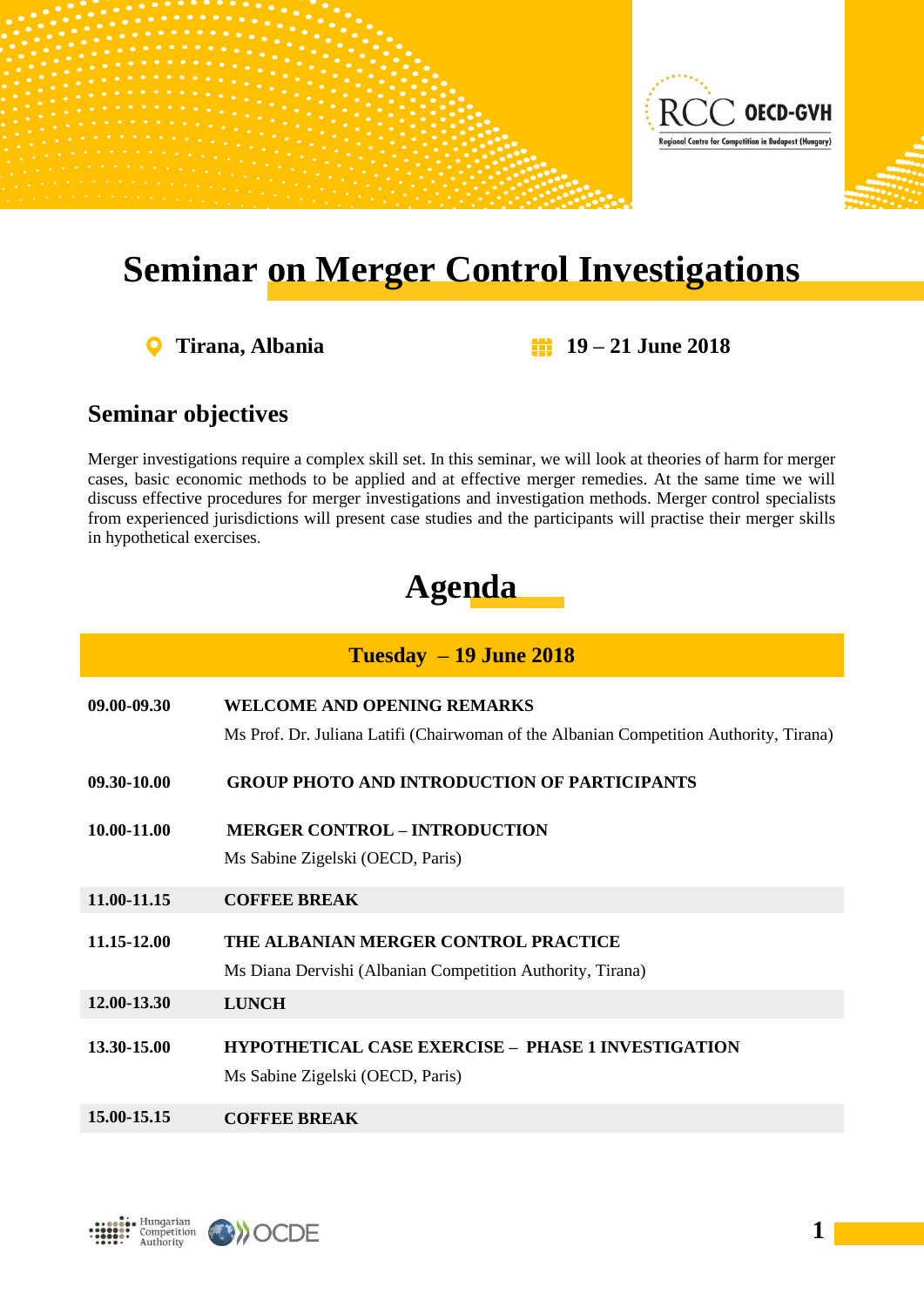| 15.15-16.00                    | <b>BEST PRACTICE FOR PHASE 1 MERGER CASES</b>                             |  |
|--------------------------------|---------------------------------------------------------------------------|--|
|                                | Mr Martijn Wolthoff (ACM, The Hague)                                      |  |
| 16.00-16.45                    | THE ROLE OF QUESTIONNAIRES IN MERGER CASES                                |  |
|                                | Mr Attila Dudra (GVH, Budapest)                                           |  |
| 17.00-19.00                    | <b>SIGHTSEEING</b>                                                        |  |
| 19.00-21.00                    | <b>WELCOME DINNER</b>                                                     |  |
| <b>Wednesday, 20 June 2018</b> |                                                                           |  |
| 09.00-10.00                    | THE MANAGEMENT OF PHASE II MERGER CASES - EXPERIENCE OF<br><b>THE GVH</b> |  |
|                                | Mr Attila Dudra (GVH, Budapest)                                           |  |
| 10.00-10.15                    | <b>COFFEE BREAK</b>                                                       |  |
| 10.15-11.00                    | <b>MERGER CASE STUDY ALBANIA</b>                                          |  |
|                                | Ms Leida Matja (Albanian Competition Authority, Tirana)                   |  |
| 11.00-12.00                    | <b>ECONOMIC TOOLS FOR MARKET DEFINITION AND MERGER</b><br><b>ANALYSIS</b> |  |
|                                | Ms Sabine Zigelski (OECD, Paris)                                          |  |
| 12.00-13.30                    | <b>LUNCH</b>                                                              |  |
| 13.30-15.00                    | <b>HYPOTHETICAL CASE EXERCISE - MARKET DEFINITION</b>                     |  |
|                                | Ms Sabine Zigelski (OECD, Paris)                                          |  |
| 15.00-15.15                    | <b>COFFEE BREAK</b>                                                       |  |
| 15.15-16.15                    | <b>BEST PRACTICE FOR PHASE 2 MERGER CASES</b>                             |  |
|                                | Mr Martijn Wolthoff (ACM, The Hague)                                      |  |
| 16.15-17.15                    | <b>MERGER CONTROL AND PRIVATISATION</b>                                   |  |
|                                | Ms Hatice Yavuz (Turkish Competition Authority, Ankara)                   |  |
| 19.00-21.00                    | <b>DINNER</b>                                                             |  |
|                                | <b>Thursday, 21 June 2018</b>                                             |  |
|                                |                                                                           |  |
| 09.00-09.30                    | <b>PANEL DISCUSSION - REQUESTS FOR INTERNAL DOCUMENTS</b>                 |  |
| 09.30-10.00                    | <b>REMEDIES IN MERGER CASES - OVERVIEW</b>                                |  |
|                                | Ms Sabine Zigelski (OECD, Paris)                                          |  |